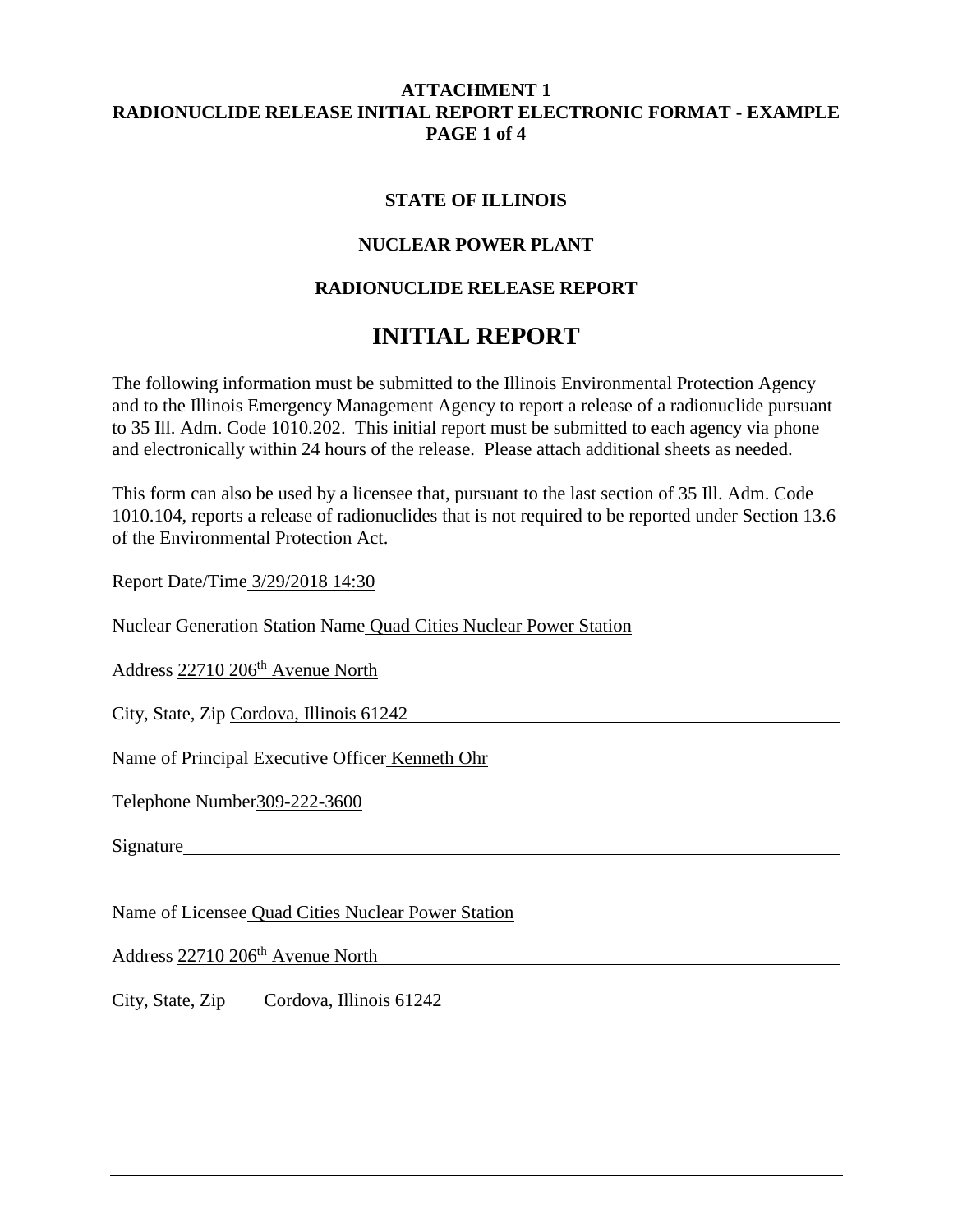# **ATTACHMENT 1 RADIONUCLIDE RELEASE INITIAL REPORT ELECTRONIC FORMAT - EXAMPLE PAGE 2 of 4**

Specific Location of Release Radwaste Pipe Vault adjacent to Radwaste Max Recycle

Time of Release 3/28/2018 / 15:18

Duration of Release Estimated between 3/27/2018 (12:00) to 3/28/2018 (0801)

Identify Radionuclide Release Tritium/ Cobalt 60

Estimate the Quantity of Release (Curies) Under investigation

Estimate of Volume Released Under investigation

Estimate of Concentration (pCi/L) of Release 4,570,000 pCi/L; Cobalt-60 - 68pCi/L

Estimate of Flow-Rate, if on-going Under Investigation

General Description of Release (including, but not limited to, whether release was to groundwater, surface water, or soil; a description of release area; and the size of affected area) During Operating rounds on 3/28/2018 approximately two feet of water was identified in the Radwaste Pipe Vault. The vault is located directly north of the Max Recycle Building. Samples in the vault and the adjacent groundwater monitoring well QC-GP-18 were obtained. Tritium results from the groundwater well and the vault were 4.5 million picocuries/liter. Area of release is contained to the immediate vicinity of Max Recycle. Size of affected area is under review.

Actions Taken in Response to Release Water was removed from the Radwaste Pipe vault. Verify no additional input into the vault. Began pumping water from the adjacent groundwater monitor well.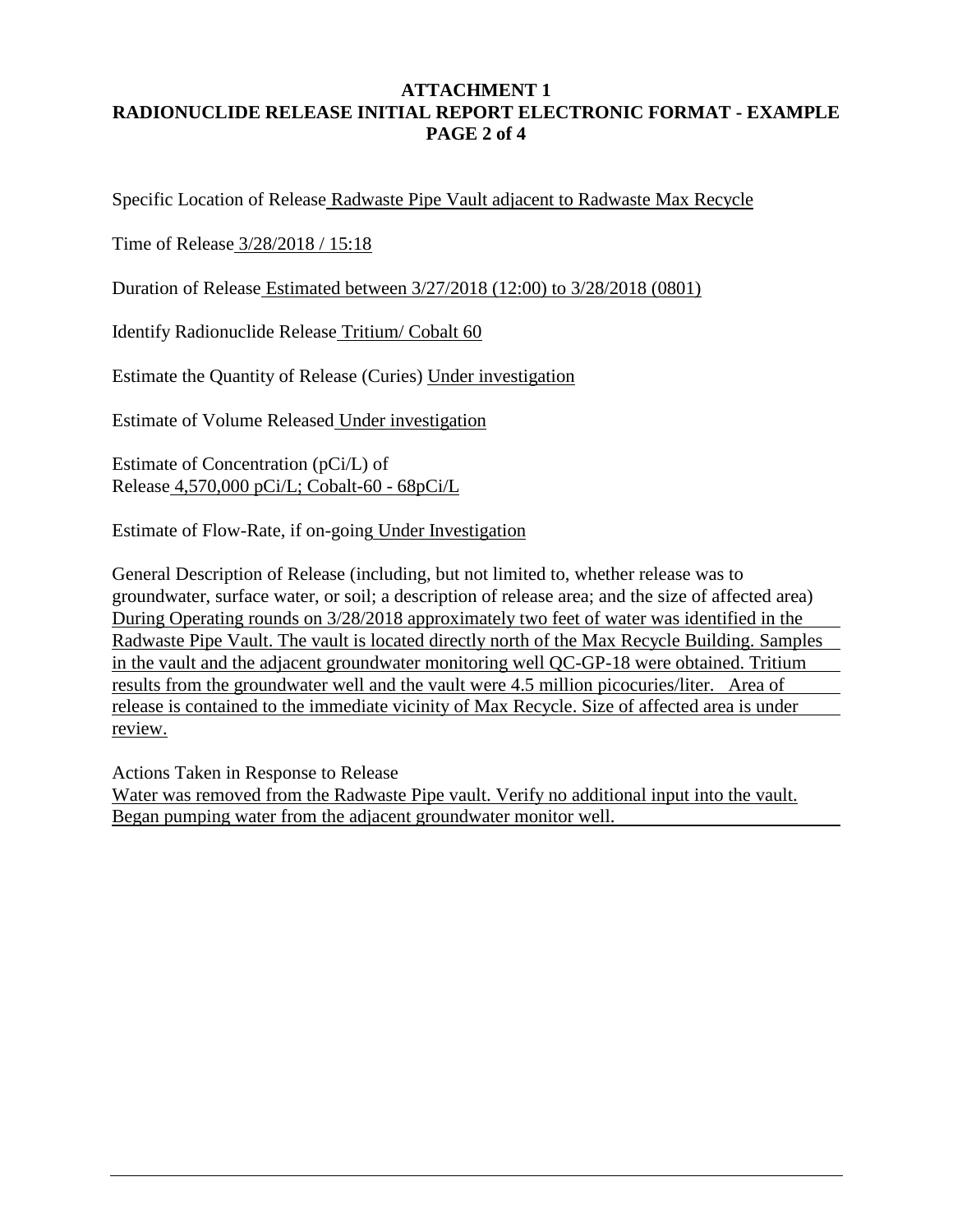# **ATTACHMENT 1 RADIONUCLIDE RELEASE INITIAL REPORT ELECTRONIC FORMAT - EXAMPLE PAGE 3 of 4**

Known and Anticipated Impacts to Human Health and/or Environment Tritiated water in detectible concentrations is limited to the property. Actions are being taken to recover released material. The on-site area is covered with relatively impervious material (asphalt or concrete) limiting potential exposure pathways. No impacts to human health or the environment are anticipated.

Additional Information A round the clock investigation and remediation team has been set up on site.

Number for reporting via telephone:

Illinois EPA – (217) 782-3637

IEMA – (800) 782-7860 (217) 782-7860 (if calling from outside Illinois)

Submit electronically to:

IEPA at "EPA.RadRelease@Illinois.gov"

IEMA at "ema.npprelease@illinois.gov"

Contacts for Further Information

Name Rebecca Craddick

Address 22710 206<sup>th</sup> Avenue North

City, State, Zip Cordova, Illinois 61242

Telephone Number 309-227-3708